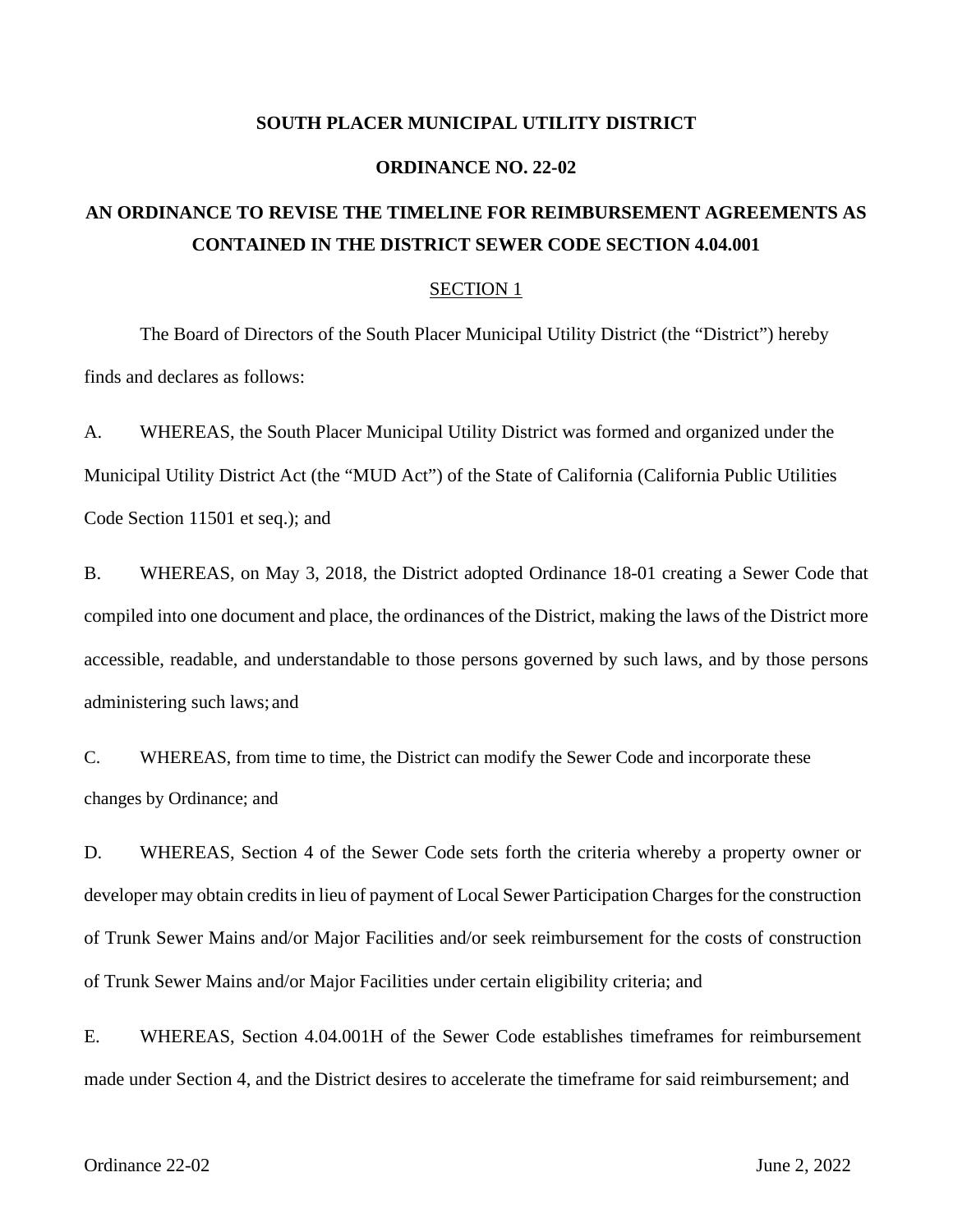F. WHEREAS, on May 5, and June 2 2022, the Board conducted hearings on this ordinance to consider public testimony prior to its adoption.

# NOW, THEREFORE, BE IT ENACTED BY THE BOARD OF DIRECTORS OF THE SOUTH PLACER MUNICIPAL UTILITY DISTRICT AS FOLLOWS:

#### SECTION 2

Section 4.04.001.H is hereby revised as follows:

Notwithstanding any other provisions contained herein, reimbursements will be made under the following terms:

a. Reimbursements less than \$1,000,000 shall be made within the year of execution of the reimbursement agreement.

b. Reimbursements greater than \$1,000,000, shall be made over 5 years, commencing at the date of the execution of the reimbursement agreement.

## SECTION 3

This Ordinance shall go into effect on July 2, 2022.

## SECTION 4

This Ordinance was introduced at a regular meeting of the Board of Directors held on the 5<sup>th</sup> Day of May 2022.

## SECTION 5

Upon final passage, this Ordinance, or a summary of this Ordinance, shall be published once a week for two successive weeks in a newspaper of general circulation within the District, pursuant to the provisions of Sections 11534 and 11910 of the Public Utilities Code.